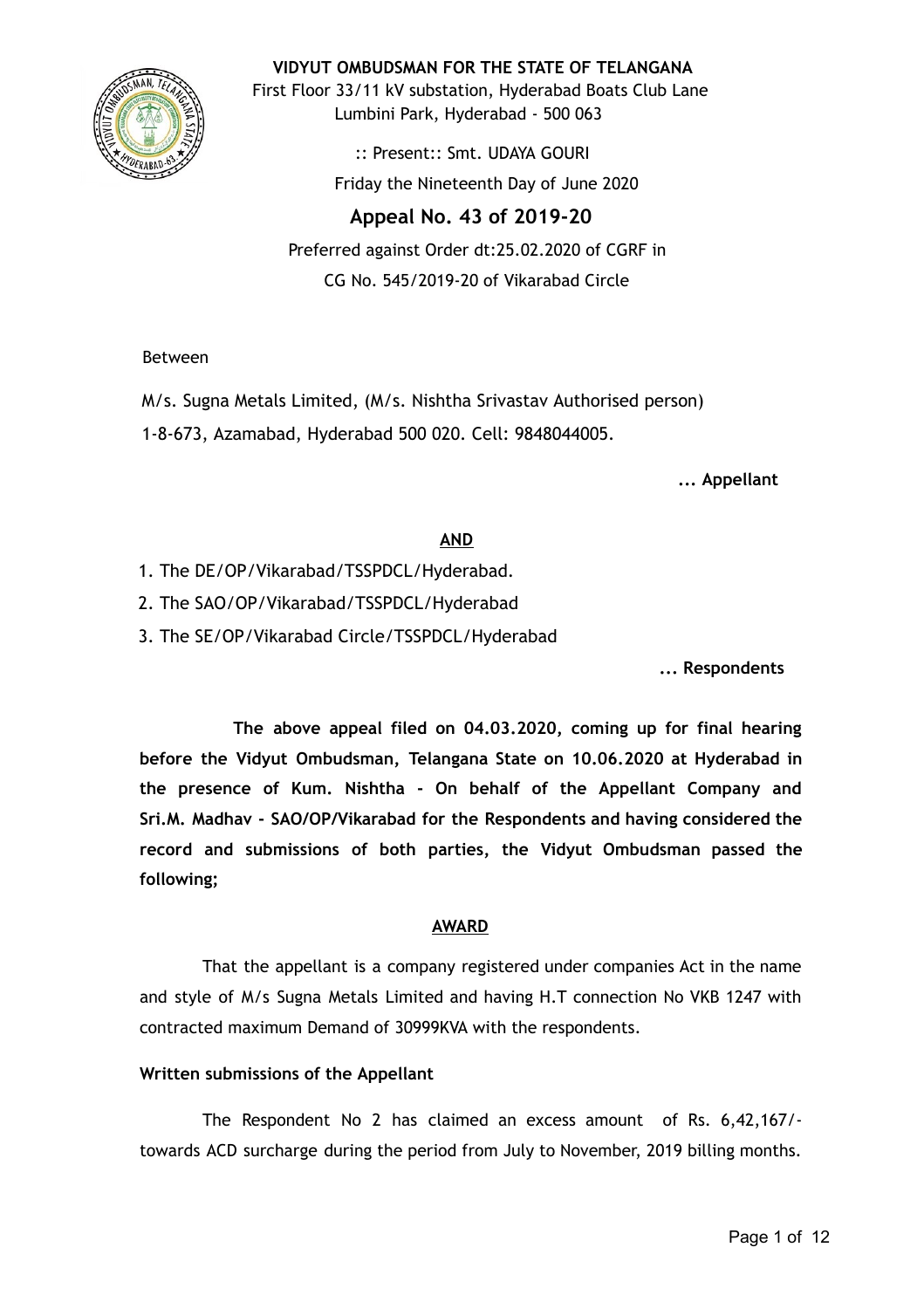Aggrieved the same the Appellant approached before the CGRF vide C.G.No 545/2019-20/Vikarabad circle on 28.12.2019.

That the Respondent No. 2 vide letter no SE/OP/RRC(S)/SAO/JAO/HT/D.No 2453/19 dated 4.1.2020 filed its counter before CGRF.

The appellant filed its deposition dated 11.2.2020 before CGRF.

The CGRF passed the award dated 25.2.2020 in C.G No 545/2019-20/Vikarabad circle and rejected and complaint without applying its legal mind property on the clause 3 (a) (b) of regulation 6 of 2004 dated 17.5.2004 and without considering the facts placed by the appellant.

#### **UNDER SUB CLAUSE 3.35 OF REGULATION 3 OF 2015:**

i. To set aside the award dated 25.2.2020 passed in CG.No 545 of 2019-20/vikarabad circle by the CGRF.

ii. To withdraw /set aside the claim of Rs 6,42,167 excess claimed in July to November2019 bills towards ACD surcharges immediately.

iii. Any other order or orders as may deem fit and proper by the hon'ble vidyut ombudsman for the State of Telangana under the circumstances of the case in the interest of justice and fair play.

## 2. **Written submissions of the Respondents:**

The Respondents through the Respondent No.2 submitted their written submissions vide LR.NO.SE/OP/RRC(S)/SAO/JAO/HT/D.NO.3215/19,DT21.03.2020 stating as follows:-

The ACD notice was issued in respect of SC.No VKB 1247 of M/s suguna metals(p) Ltd. with a request to pay the said notice on or before 31.5.2019. Six installments were sanctioned each installments of Rs.75,30,621/- for a total amount of Rs 4,51,83,73/- from 1st june 2019 to 31st october 2019.

The consumer has paid the said ACD in six installments and the last installment was paid on 01.11.2019. The ACD surcharge was levied from 07/2019 to 11/2019 for the period of 01.06.2019 to 31.10.2109. As on the said period the ACD was not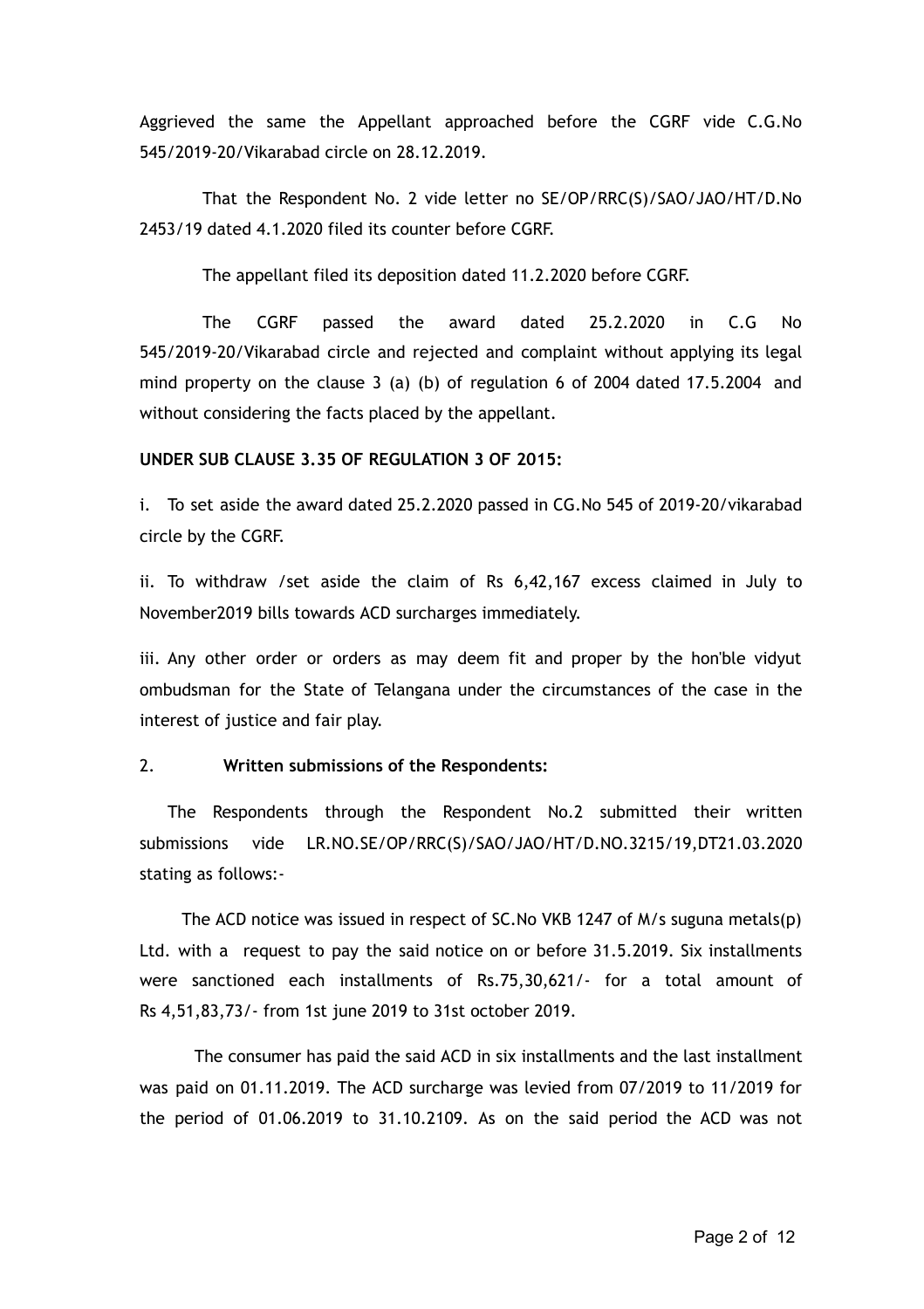received totally. ACD surcharge was levied on the balance amount 18% per annum as per sub clause (3) (b) of regulation 6 of 2004.

The extracts of the clause are given hereunder:-

"The consumers shall pay the additional security deposit within thirty days from date of service of the demand notice issued by the licensee.

If there is any delay in payment, the consumer shall pay surcharge thereon at 18% per annum or at such rates as may be fixed by the commission from time to time, without prejudice to the licensee right to disconnect supply of electricity, as per this regulation.

#### ACD surcharge calculation for the month of June 19 is given below.

Rs 4,51,83,730X18%/100X1/12=Rs.6,77,756/- surcharge was levied in the month of july -19 bill. Towards ACD surcharge was levied for the period from 01.05.2019 to 31.05.2019.

ACD surcharge calculation for the month of July 19 is given below. Rs 3,76,53,108X18%/100X1/12=Rs 5,64,797/- surcharge was levied in the month of august-19 bill. Towards ACD surcharge was levied for the period from 01.06.2019 to 31.06.2019.

#### ACD surcharge calculation for the month of August 19 is given below.

Rs 3,01,22,486X18%/100X1/12= Rs.4,51,837/- surcharge to be levied in the month of september-19 bill. But due to technical issue in the calculation programme (short amount of Rs 1,12,959/- was levied in 09/19 bill) but and amount of Rs 3,38,878/ towards ACD surcharge levied for the period from 01.07.2019 to 31.07.2019.

#### ACD surcharge calculation for the month of September 19 is given below.

Rs 2,25,91,864X18%/100X1/12= Rs 3,38,878/- surcharge to be levied in the month of october-19 bill.ACD surcharge levied for the period from 01.08.2019 to 31.08.2019.

#### ACD surcharge calculation for the month of October 19 is given below.

Rs 1,50,61,242X18%/100X1/12= Rs 2,25,919/- surcharge to be levied in the month of november-19 bill.ACD surcharge levied for the period from 01.09.2019 to 31.09.2019.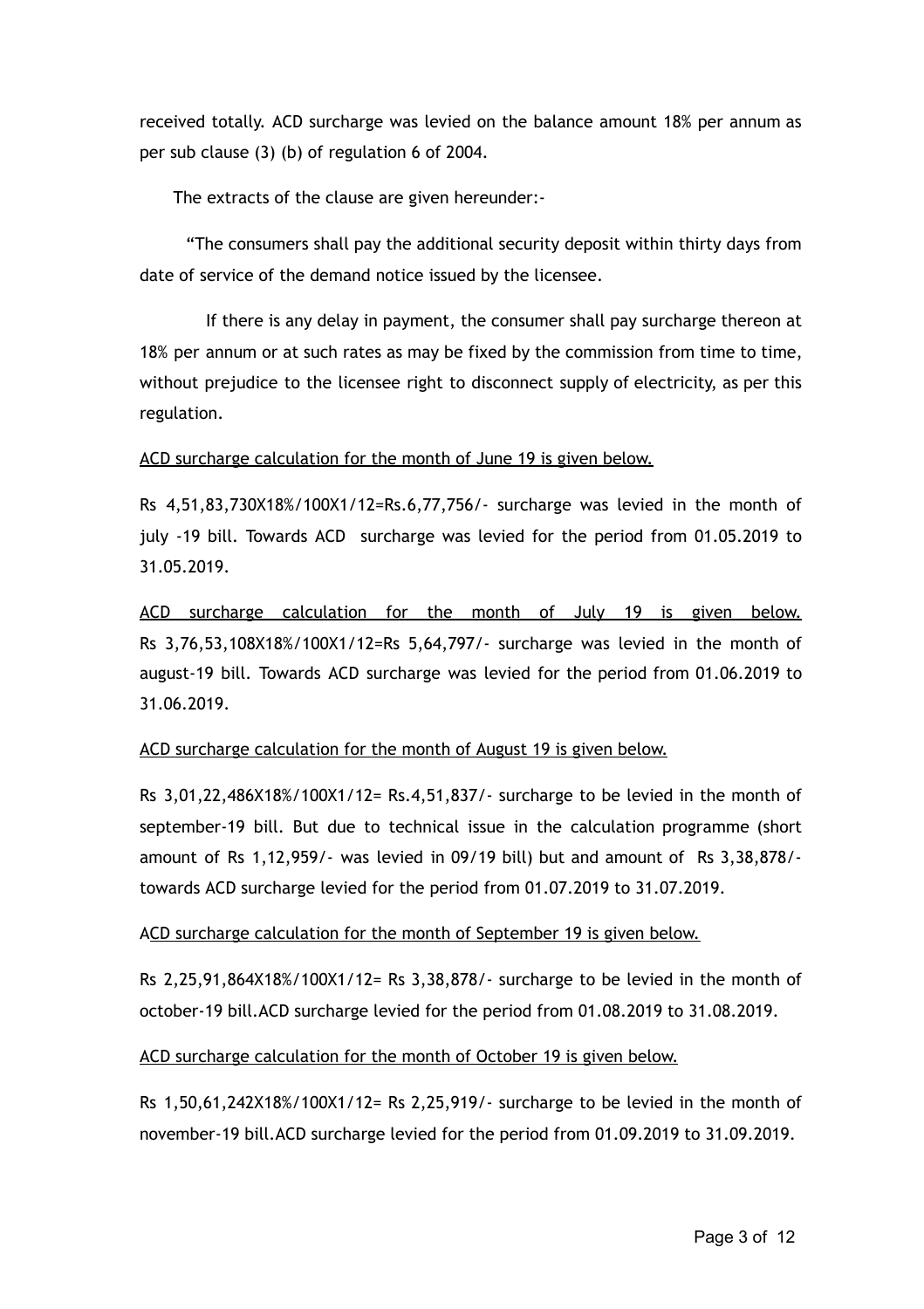#### **3. Rejoinder filed by the Appellant**

**IN REPLY TO PARA NO 1:** The Respondents no 2 and 3 informed to this Hon'ble authority that they have given the notice no 288 dated 1.5.2019 to the appellant with a request to pay the demand amount Rs 4,51,83,730 on or before 31.5.2019 where as in the noticed informed to pay the mount wit in thirty days from date if notice i.e; 31.5.2019. The respondent no 2 and 3 circulated the notice dated 1.5.2019 to the applemnt on 18.5.2019 hence, the said amount was due on 18.6.2019 as per clause 6(3) of regulation 6 of 2004 s=dated 17.5.2004. Accordingly the issue of such notice and admission of the respondents no 2 and 3 is a violation of clause 6(3) of regulation 6 of 2004.

**IN REPLY TO PARA NO 2:** The respondents no 2 and 3 categorically admitted that they have levied the surcharge from1.6.2091 to 31.10.2019 and claimed in july to november,2019 bills. Whereas the amount was due on 18.6.2019 as per clause 6(3) of regulation 6 of 2004 hence, their claim is wrong, illegal and liable to be set aside. How ever, it is pertinent to note that in para no 5 the respondents no 2 and 3 has given the calculation of surcharge of Rs.6,77,756/- claimed in july 2109 bill which was calculated on Rs 4,51,83,730/ from 1.5.2019 to 31.5.2019. In view of this it is evident that the respondent no 2 and 3 are misleading and confusing to this hon'ble authority deliberately. Accordingly the claim of Rs 6,77,756/- wrong illegal and is liable to be set aside.

**IN REPLY TO PARA NO 3& 4:** The para no . 3 and 4 reproduction of the relevant clause of regulation 6 of 2004 hence, no reply.

**IN REPLY TO PARA NO 5:** The respondent no 2 and 3 informed the calculation of surcharge of Rs 6,77,756/- for the period from 1.5.209 to 31.5.2019 claimed in july 2019 bill. Whereas the ACD amount of Rs 4,51,83,730/- was due on 18.6.2019 considering the date of receipt of the notice on 18.5.2019. Hece , the claim of Rs 6,77,756/- for the period from 1.5.2019 to 31.5.2019 is in violation of clause 6(3) of regulation 6 of 2004, illegal and liable to be set aside.

**IN REPLY TO PARA NO 6:** The respondents no2 and 3 informed the calculation of surcharge of rs 5,64,797/- on Rs 3,76,53,108/ for the period from 1.6.2019 to 30.6.2019 claimed in august, 2019 bill whereas the due date for patent was 18.6.2019 considering the date of receipt of notice on 18.5.2019. Hence the claim of surcharge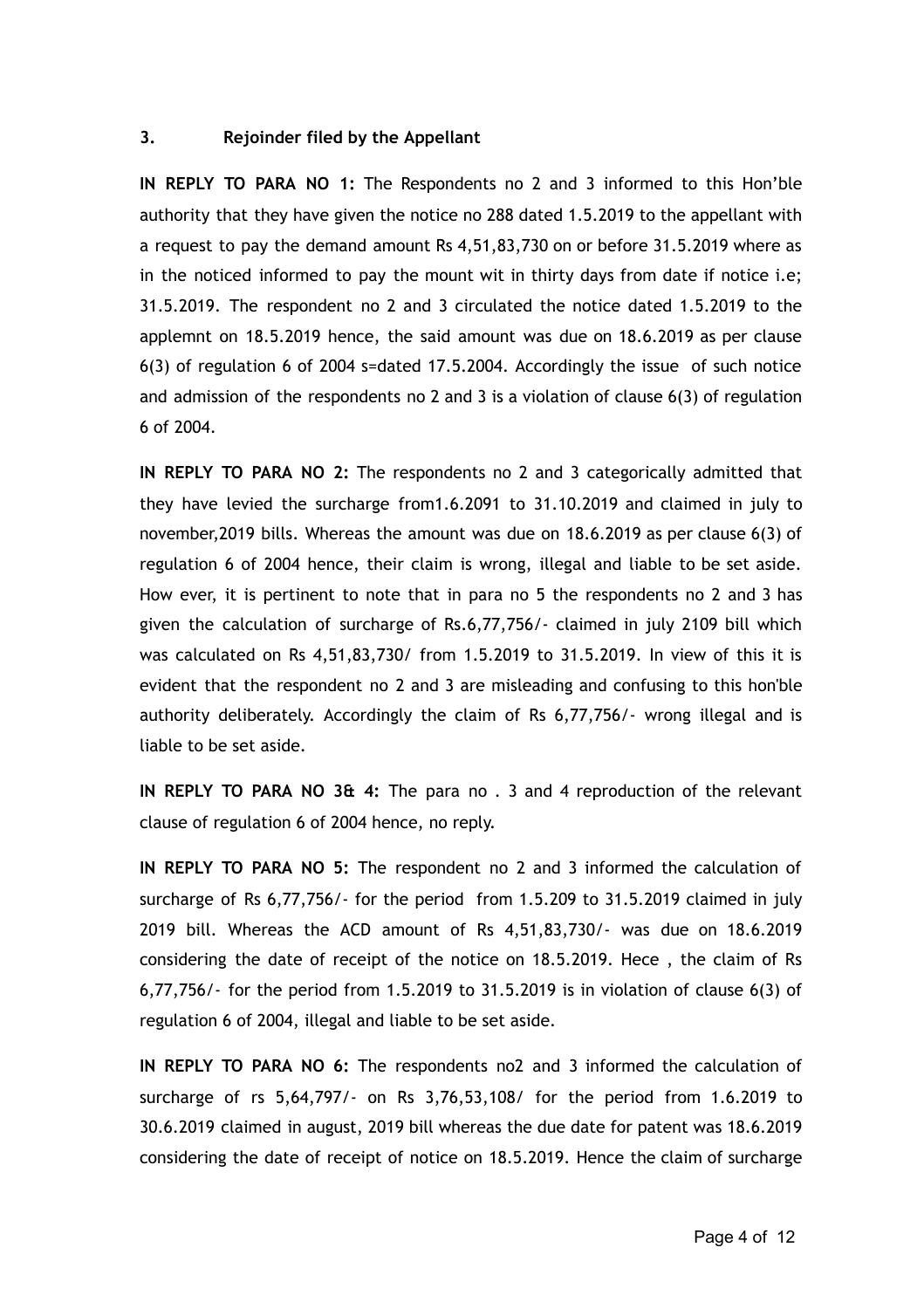from 1.6.2019 to 30.6.2019 is in violation of clause 6(3) of regulation 6 of 2004 ,illegal and liable to be set aside.

**IN REPLY TO PARA NO 7,8 and 9:** The respondents no 2 and 3 informed that they claimed surcharge of Rs 3,38,878/- in september. 2019 bill pertaining to the period from 1.7.2019 to 31.7.2019. Further informed that Rs 3,38,878/- claimed in october, 2019 bill pertaining to the period form 1.8.2019 to 31.8.2019.Also informed that Rs 2,25,919/- claimed in november 2019 bill pertaining to the period from 1.9.2019 to 30.9.2019. It is pertinent to note that the calculation is made on 30 days of the month without considering the dte of payments of instamment, without considering the actual amount due and actual number of days delay which is a violation of clause 6 (4) of Regulation 6 of 2004 hence the aid claims are wrong,illegal and liable to be set aside.

The surcharge payable for actual number of days number delayed on actual amount due are furnished at page no 21 of main appeal as per which the actual surcharge payable is Rs 15,04,061/- for the period from 18.6.2019 to 1.111.2019 whereas the respondents claimed Rs 21, 46,228/- for the period from 1.5.2019 to 30.9.2019 as informed in their calcu;ations and in their admission in para no 1 they informed the period from1.6.2019 to 31.10.2019, without considering the actual no of days delayed and without considering the actual amount due which is wrong illegal in violation of clause 6(4) of regulation 6 of 2004. Hence the excess claim of Rs 6,42,176/- is wrong, illegal and liable to be set aside.

### 4. **Reply of the Respondents to the Rejoinder of the Appellant.**

A typographical error has happened, where in the periods of calculating interest is preponed one month which has to be corrected as shown below:-

#### ACD surcharge calculation for the month of June 19 is given below.

Rs 4,51,83,730X18%/100X1/12=Rs.6,77,756/- surcharge was levied in the month of July -19 bill. Towards ACD surcharge was levied for the period from 01.06.2019 to 30.06.2019.

ACD surcharge calculation for the month of July 19 is given below. Rs 3,76,53,108X18%/100X1/12=Rs 5,64,797/- surcharge was levied in the month of august-19 bill. Towards ACD surcharge was levied for the period from 01.07.2019 to 31.07.2019.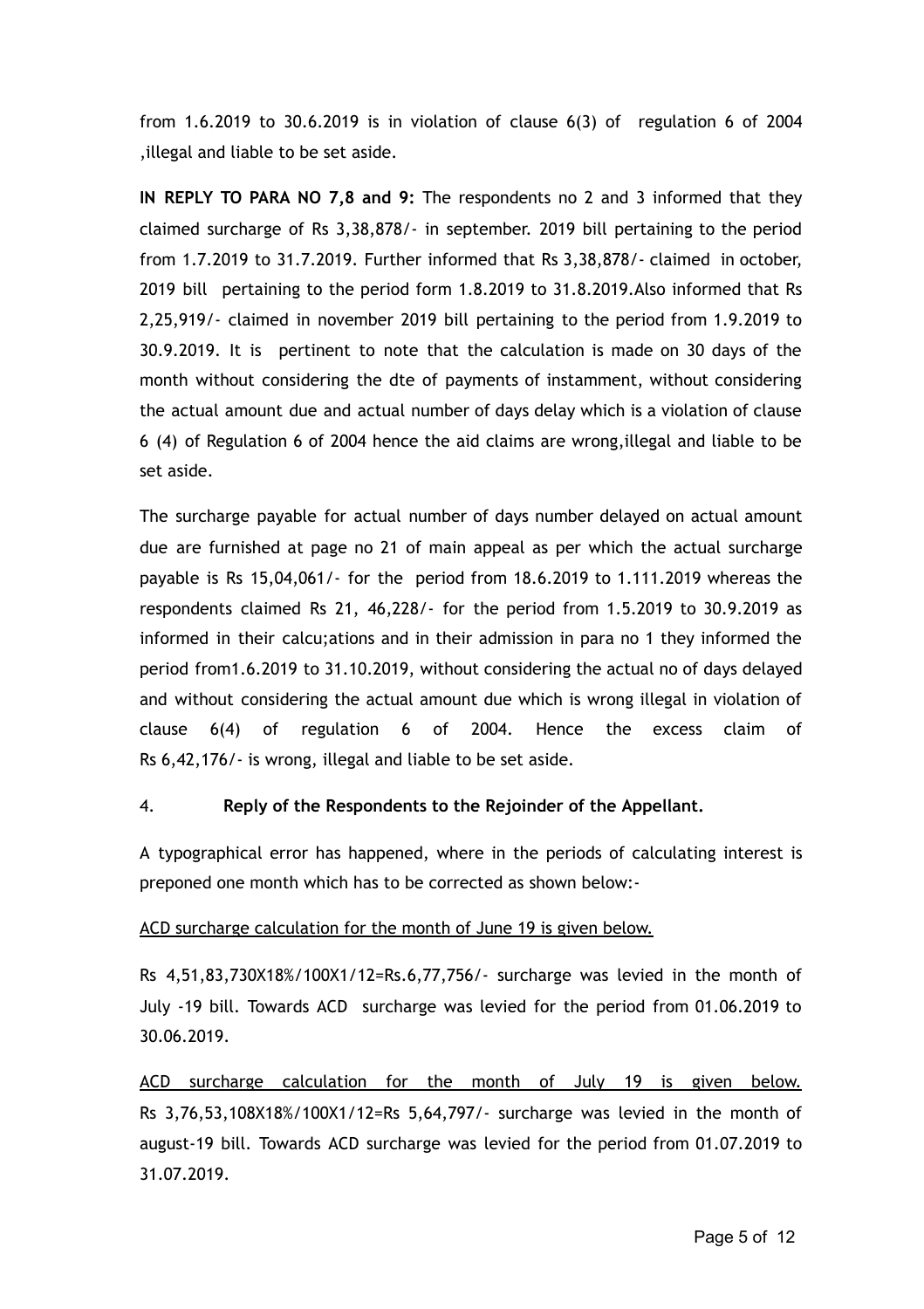## ACD surcharge calculation for the month of August 19 is given below.

Rs 3,01,22,486X18%/100X1/12= Rs.4,51,837/- surcharge to be levied in the month of september-19 bill. But due to technical issue in the calculation programme (short amount of Rs 1,12,959/- was levied in 09/19 bill) but and amount of Rs 3,38,878/ towards ACD surcharge levied for the period from 01.08.2019 to 31.08.2019.

## ACD surcharge calculation for the month of September 19 is given below.

Rs 2,25,91,864X18%/100X1/12= Rs 3,38,878/- surcharge to be levied in the month of october-19 bill.ACD surcharge levied for the period from 01.09.2019 to 31.09.2019.

### ACD surcharge calculation for the month of October 19 is given below.

Rs 1,50,61,242X18%/100X1/12= Rs 2,25,919/- surcharge to be levied in the month of november-19 bill.ACD surcharge levied for the period from 01.10.2019 to 31.10.2019. **Heard both sides.**

### **Issues**

4. In the face of the averments by both sides, the following issues are framed:-

- 1. Whether the Appellant is entitled to set aside the claim of Rs 6,42,167/- claimed from July'2019 to November'2019 towards ACD surcharge by the Respondents?
- 2. To what relief.

### **Issue No.1**

5. The Appellant M/s Suguna Metals Limited bearing HT SC No VKB-1247, CMD of 30999 KVA, filed this appeal towards withdrawal of ACD surcharge of Rs 6,42,167/ alleged to be excess claimed by the respondents for the period from July 2019 to November 2019. The admitted facts are that the SE/OP/Vikarabad Circle vide Lr.No SE/OP/SAO/AAO/JAO/HT/ACD/D.No 288 Dt.01.05.2019, issued demand notice for making payment of Additional Consumption Deposit (ACD) of Rs 4,51,83,730/- based on the Clause 6 of Regulation no 6 of 2004. The dispute raised by the appellant is that the demanded amount was excess claimed to an extent of Rs 6,42,167/-. That the due date for payment of ACD was in view of the date of receipt of demand notice was 17.05.2019 from 18.06.2019. The Respondents have claimed the surcharge of Rs 6,77,756/- for 30 days instead of 13 days of June 2019. On the other hand the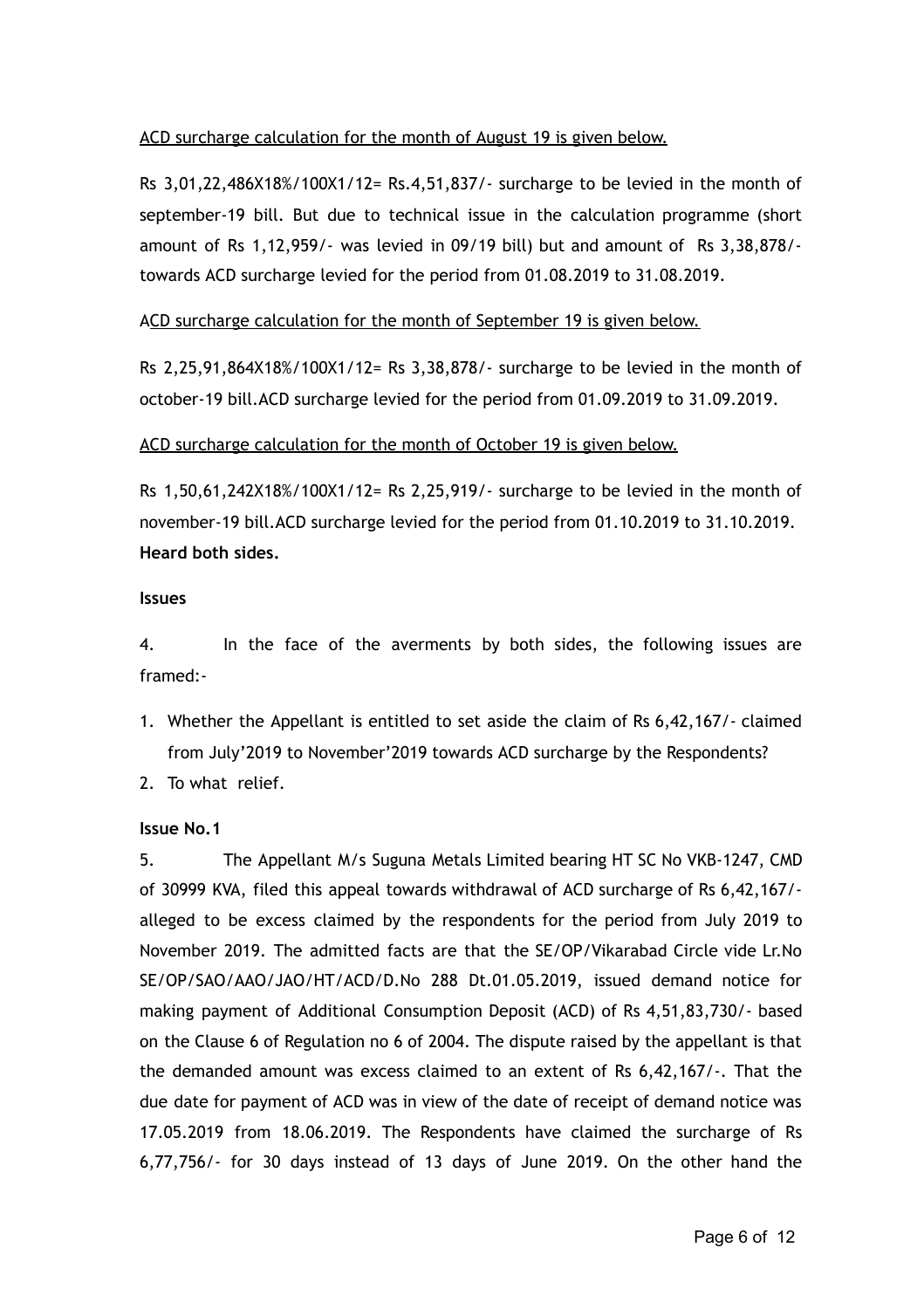respondent submitted that the demand notice towards ACD dated 01.05.2019, was issued to the appellant with request to pay the ACD charges of Rs 4,51,83,730/- on or before 31.05.2019. Subsequently based on the request made by the appellant for payment of the demanded ACD amount in installments (12), the CGM commercial vide Lr.No CGM(comml)/SE(C)/DE(C)/ADE-III/D.No 814 /19-20 Dated 01.06.2019, accorded approval for 6 instalments@ Rs 75,30,621/- per month, from 01.6.2019 to **31.10.2019** , along with surcharge payable on the balance amount @ 18% p.a as per sub clause 3(b) of Regulation 6 of 2004. The calculation of monthly surcharge on the belated payment of ACD submitted by the Respondents is following:

| M/s Suguna Metals Limited              | ACD SURCHARGE CALCULATION OF VKB 1247 | Surcharge Levied<br><b>Bill Month</b> | DPS Levied in Bill |
|----------------------------------------|---------------------------------------|---------------------------------------|--------------------|
| Due Date As Per<br><b>Installments</b> | Amounts                               |                                       |                    |
| 01-06-2019                             | 4,51,83,730                           |                                       |                    |
| 30-06-2019                             | 4,51,83,730                           | 26/07/2019                            | 677756             |
| 31-07-2019                             | 3,76,53,108                           | 26/08/2019                            | 564797             |
| 31-08-2019                             | 3,01,22,486                           | 26/09/2019                            | 338878             |
| 31-09-2019                             | 2,25,91,864                           | 26/10/2019                            | 338878             |
| 31-10-2019                             | 1,50,61,242                           | 26/11/2019                            | 225919             |
| 30-11-2019                             | 45,30,622                             |                                       | 112959             |
|                                        |                                       | <b>TOTAL</b>                          | 2259186            |

TABLE-1

The Appellant held that the total ACD surcharge should have been Rs 15,04,061/-, but the Respondents claimed Rs 21,46,228/-, Rs 6,42,167/- excess amount with 138 No. of days delayed from 18.06.2019 to 01.11.2019. That as per the notice the amount is liable to be paid within 30 days from the date of receipt of notice i.e. 18.05.2019 and the due date will fall on 18.06.2019. Whereas the demand notice towards ACD charges dt.01.05.2019 proclaims payment of ACD charges on or before 31.05.2019, on the other hand the clause 6(3)(a) envisages the consumers to pay the ACD within 30 days from the date of receipt of the demand notice, thereby the Appellant claims to restrict the number of days of delay to 13 days from 18.06.2019 to 30.06.2019 instead of 30 days levied by the Respondents.

The following is the calculation sheet submitted by the Appellant towards ACD surcharge and evaluated an amount of Rs 6,42,167/- was excess claimed :-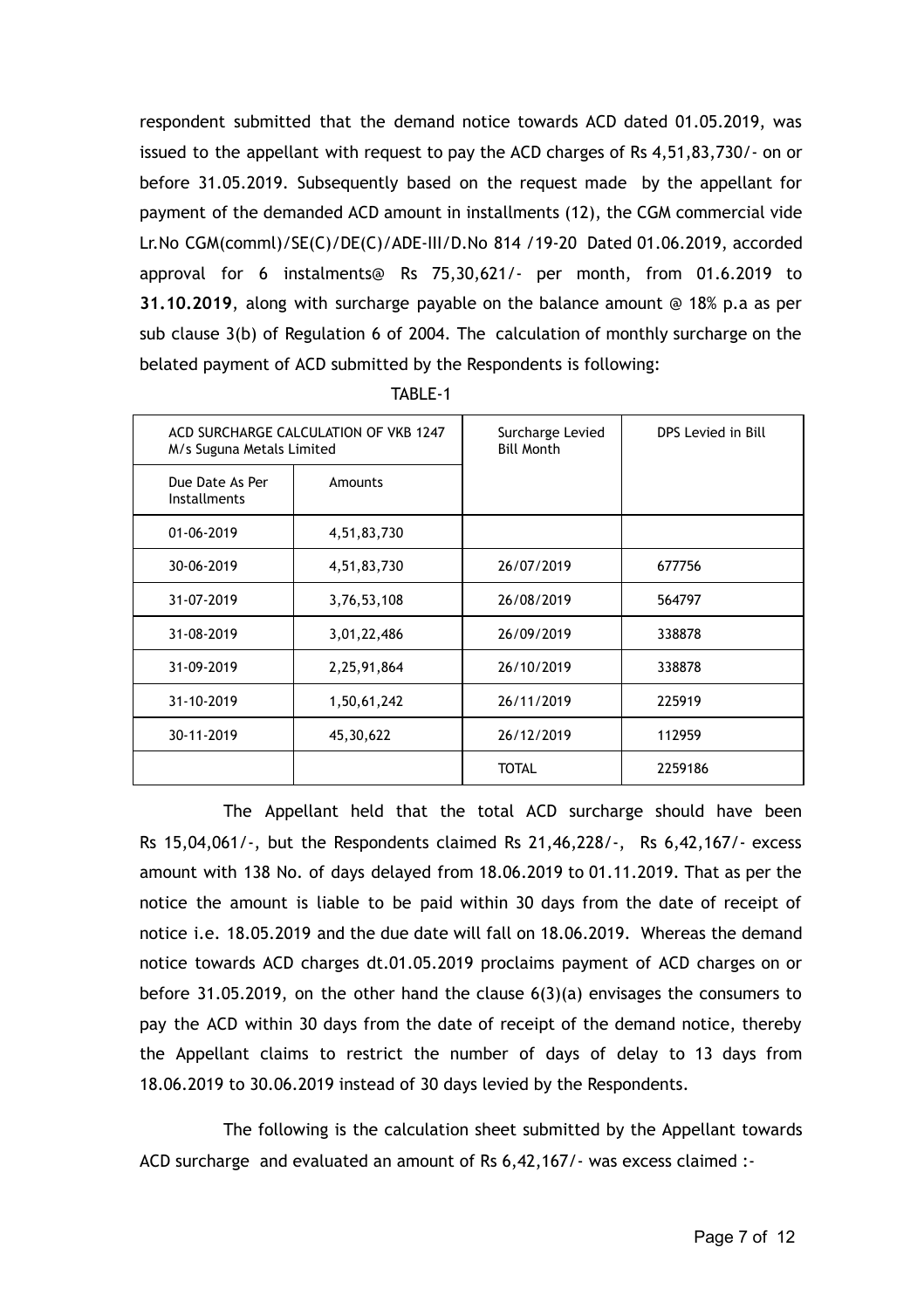TABLE-2

|         | H.T. No. VKB 1247                                          |                                               |                   |                    |                              | Page No. 4                   |                      |                                                  |                                                  | <b>ANNEXURE I</b>                                          |                                                  |                                            |
|---------|------------------------------------------------------------|-----------------------------------------------|-------------------|--------------------|------------------------------|------------------------------|----------------------|--------------------------------------------------|--------------------------------------------------|------------------------------------------------------------|--------------------------------------------------|--------------------------------------------|
|         | DETAILS OF ACD SURCHARGE PAYABLE<br>FINANCIAL YEAR 2019-20 |                                               |                   |                    |                              |                              |                      |                                                  |                                                  |                                                            |                                                  |                                            |
| SL. NO. | DATE OF<br><b>RECEIPT OF</b><br>NOTICE                     | <b>DUE DATE AMOUNT DATE</b><br>FOR<br>PAYMENT | DUE<br>RS.        | OF<br>PAYMENT      | <b>AMOUNT</b><br>PAID<br>RS. | <b>BALANCE NO. OF</b><br>RS. | <b>DAYS</b><br>DELAY | <b>RATE</b><br>OF<br><b>INTEREST</b><br>18% P.A. | <b>ACD</b><br><b>SURCHARGE</b><br>PAYABLE<br>RS. | <b>ACD</b><br><b>SURCHARGE</b><br><b>CLAIMED IN</b><br>RS. | <b>CLAIMED IN</b><br><b>BILLING MONTH EXCESS</b> | <b>DIFFERENCE</b><br><b>CLAIMED</b><br>RS. |
| (1)     | (2)                                                        | (3)                                           | (4)               | (5)                | (6)                          | $(7)(4-6)$                   | $(8)(5-3)$           | (9)                                              | $(10)$ $(4X9/365X8)$                             | (11)                                                       | (12)                                             | $(13)(11-10)$                              |
|         | 118.5.2019                                                 | 18.6.2019                                     |                   | 45183730 29.6.2019 | 7530622                      | 37653108                     | 13                   | 18%                                              | 289671                                           |                                                            | 677756 July, 2019                                | 388085                                     |
|         |                                                            | 29.6.2019                                     | 37653108 4.7.2019 |                    | 7530622                      | 30122486                     | 61                   | 18%                                              | 111412                                           |                                                            |                                                  |                                            |
|         |                                                            | 4.7.2019                                      |                   | 30122486 31.7.2019 | 7530622                      | 22591864                     | 27                   | 18%                                              | 401083                                           |                                                            | 564797 August, 2019                              | 52302                                      |
|         |                                                            | 31.7.2019                                     | 22591864 2.9.2019 |                    | 7530622                      | 15061242                     | 33                   | 18%                                              | 367659                                           |                                                            | 338878 September, 2019                           | $-28781$                                   |
|         |                                                            | 2.9.2019                                      |                   | 15061242 3.10.2019 | 7530622                      | 7530620                      | 31                   | 18%                                              | 230251                                           |                                                            | 338878 October, 2019                             | 108627                                     |
| 6       |                                                            | 3.10.2019                                     |                   | 7530620 1.11.2019  | 7530622                      | $-2$                         | 28                   | 18%                                              | 103984                                           |                                                            | 225919 November, 2019                            | 129935                                     |
|         |                                                            |                                               |                   |                    |                              |                              |                      |                                                  |                                                  |                                                            |                                                  |                                            |
|         |                                                            |                                               |                   |                    |                              |                              |                      | 138 TOTAL                                        | 1504061                                          | 2146228                                                    |                                                  | 642167                                     |

A perusal of the above calculation sheet of the Appellant shows that the due dates for payment in installments are 18.06.2019, 29.06.2019, 04.07.2019, 31.07.2019, 02.09.2019 and 03.10.2019. It shows that the Appellant has taken due date for payment as on date of payment, of the installments and calculated the ACD surcharge at the rate of interest 18% P.A. on 138 No.of days delayed.

As per the CGM/Commercial's order no 814, dt.01.06.2019, in regard to payment of ACD amount in installments, the due date for payment was scheduled as following:-

| Sl.No. | Installments | <b>ACD Amount</b>    | Due Date   |
|--------|--------------|----------------------|------------|
| 1.     | <b>First</b> | Rs 4,51,83,730/-     | 01.06.2019 |
| 2.     | Second       | Rs 3,76,53,108/-     | 30.06.2019 |
| 3.     | <b>Third</b> | Rs 30, 12, 24, 487/- | 31.07.2019 |
| 4.     | Fourth       | Rs 2,25,91,866/-     | 31.08.2019 |
| 5.     | <b>Fifth</b> | Rs 1,50,61,245/-     | 30.09.2019 |
| 6.     | Sixth        | Rs 75,30,624/-       | 31.10.2019 |

TABLE-3

The following are the actuals of ACD surcharge levied with due dates, payment dates and amount of ACD surcharge:-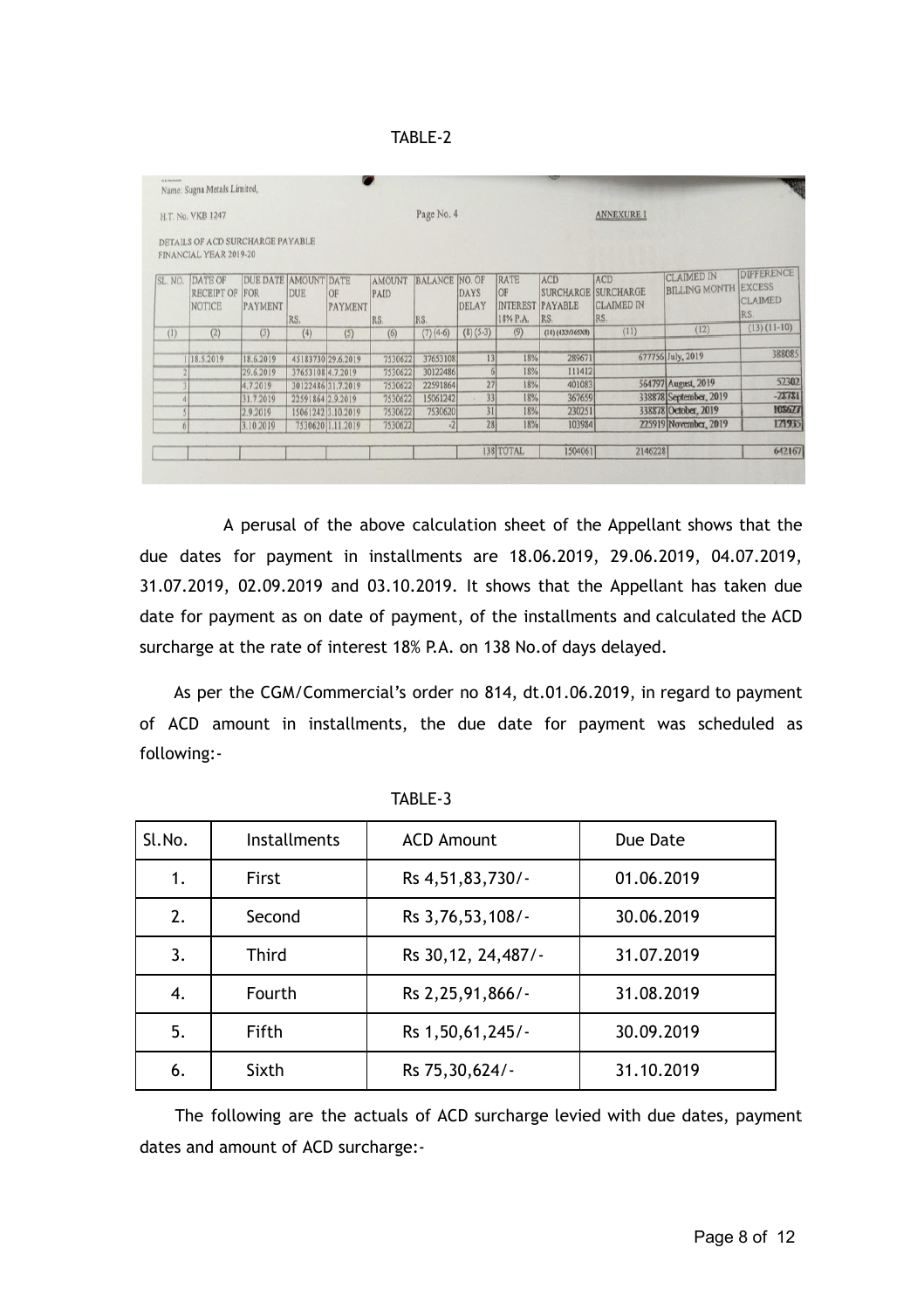TABLE- 4

| Sl.No.         | Month                                       | <b>ACD Amount</b>    | Due Date   | Payment<br>Date | <b>ACD</b><br>Surcharge |
|----------------|---------------------------------------------|----------------------|------------|-----------------|-------------------------|
| 1 <sub>1</sub> | 26/07/2019<br>(20.06.2019 to<br>20.07.2019) | Rs 4,51,83,730/-     | 01.06.2019 | 29.06.2019      | Rs 6,77,756/-           |
| 2.             | 26/08/2019<br>(20.07.2019 to<br>20.08.2019) | Rs 3,76,53,108/-     | 30.06.2019 | 04.07.2019      | Rs 5,64,797/-           |
| 3 <sub>1</sub> | 26/09/2019<br>(20.08.2019 to<br>20.09.2019) | Rs 30, 12, 24, 487/- | 31.07.2019 | 31.07.2019      | Rs 3, 38, 878/-         |
| $\mathbf{4}$ . | 26/10/2019<br>(20.09.2019 to<br>19.10.2019) | Rs 2, 25, 91, 866/-  | 31.08.2019 | 02.09.2019      | Rs 3,38,878/-           |
| 5 <sub>1</sub> | 26/11/2019<br>(19.10.2019 to<br>20.11.2019) | Rs 1,50,61,245/-     | 30.09.2019 | 03.10.2019      | Rs 2, 25, 919/-         |
| 6.             | 26/12/2019<br>(20.11.2019 to<br>20.12.2019) | Rs 75,30,624/-       | 31.10.2019 | 01.11.2019      | Rs 1, 12, 959/-         |

In the rejoinder the Appellant pointed out that Rs 6,77,756/- was claimed in July'2019 against the ACD due amount of Rs 4,51,83,730/-. An amount of surcharge of Rs 5,64,797/- against ACD amount of Rs 3,76,53,108/- was claimed in August'2019 and same amount of Rs 3,38,878/- ACD surcharge was claimed in September and October bill, there is no change in the ACD surcharge amount for the two months. It is stated that the calculation is made on 30 days of the month without considering the date of payment of installments, without considering the actual amount due and actual number of days delayed in violation of Clause 6(4) of Regulation 6 of 2004. It is reiterated that the actual surcharge payable is Rs 15,04,061/- for the period from 18.06.2019 to 1.11.2019, whereas the Respondents claimed Rs 21,46,228/- for the period from 01.05.2019 to 30.09.2019.

6. In response to the Appellants rejoinder, the Respondent No.2, SAO/OP/Vikarabad submitted his rejoinder in correction to initial given written submissions on which the Appellant had no objection, vide Lr.No.SE/OP/VKB/SAO/JAO/HT/D.No.262/20, Dt: 09.06.2020, stating that there was a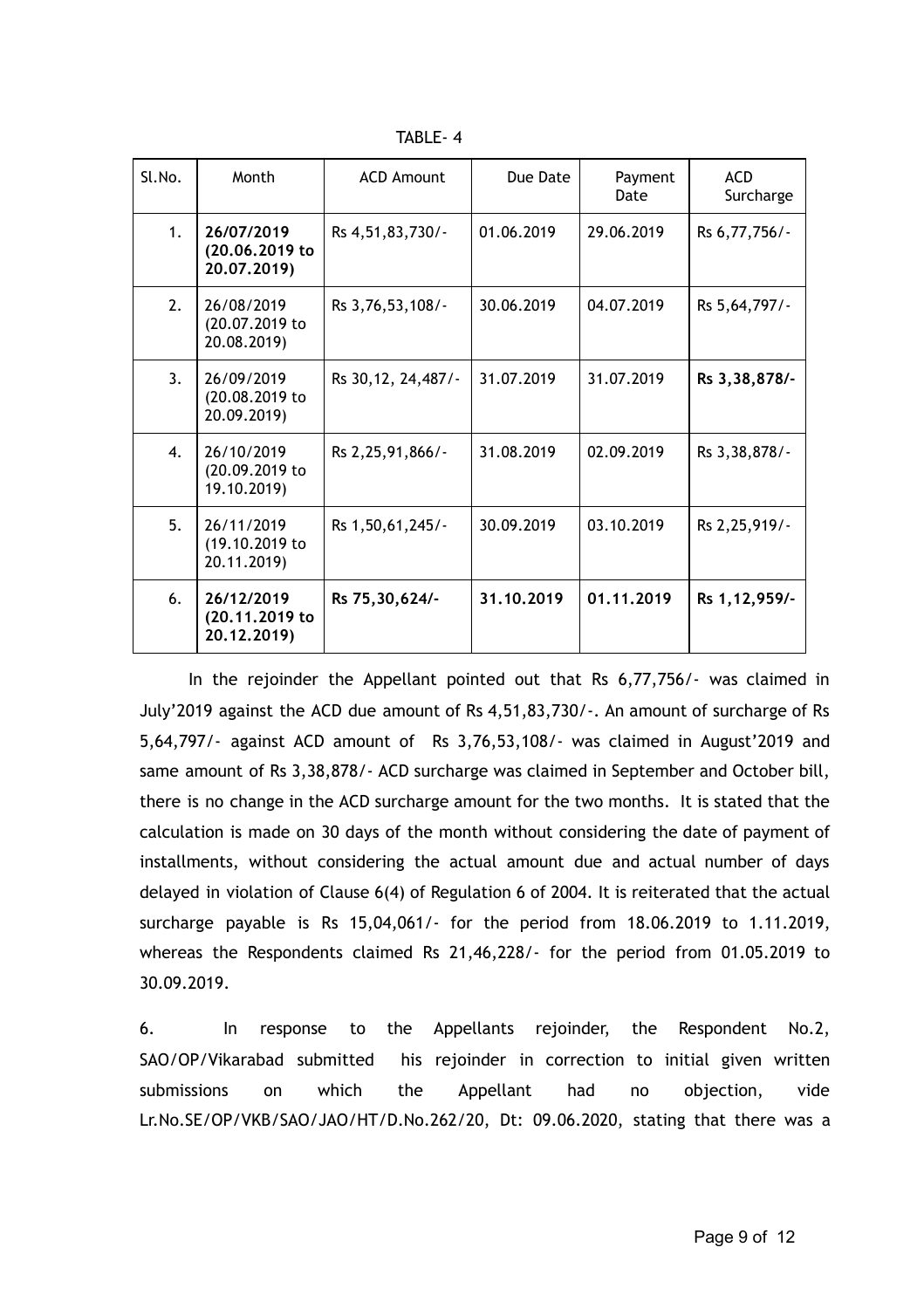typographical error in periods of calculating interest which is preponed one month and to be corrected as given below:-

## ACD surcharge calculation for the month of June 19 is given below.

Rs 4,51,83,730X18%/100X1/12=Rs.6,77,756/- surcharge was levied in the month of july -19 bill. Towards ACD surcharge was levied for the period from 01.06.2019 to 30.06.2019.

ACD surcharge calculation for the month of July 19 is given below. Rs 3,76,53,108X18%/100X1/12=Rs 5,64,797/- surcharge was levied in the month of august-19 bill. Towards ACD surcharge was levied for the period from 01.07.2019 to 31.07.2019.

## ACD surcharge calculation for the month of August 19 is given below.

Rs 3,01,22,486X18%/100X1/12= Rs.4,51,837/- surcharge to be levied in the month of september-19 bill. But due to technical issue in the calculation programme (short amount of Rs 1,12,959/- was levied in 09/19 bill) but and amount of Rs 3,38,878/ towards ACD surcharge levied for the period from 01.08.2019 to 31.08.2019.

ACD surcharge calculation for the month of September 19 is given below.

Rs 2,25,91,864X18%/100X1/12= Rs 3,38,878/- surcharge to be levied in the month of october-19 bill.ACD surcharge levied for the period from 01.09.2019 to 31.09.2019.

ACD surcharge calculation for the month of October 19 is given below.

Rs 1,50,61,242X18%/100X1/12= Rs 2,25,919/- surcharge to be levied in the month of november-19 bill.ACD surcharge levied for the period from 01.10.2019 to 31.10.2019.

A detailed study of the above given written submissions of the Appellant and the Respondents shows that the due dates followed by the Appellant considering the date of payment of installments do not have any statute to support and are based on his own calculations and on the number of days delayed for payment. Here the question arises is the surcharges are to be levied on the number of days delayed or shall be levied without any reference to the number of days delayed. The Tariff Order envisages the Respondents under HT Category to levy surcharges differently over levying delayed payment surcharges on the CC bill and in case of grant of installments, the relevant Clause 7.125 -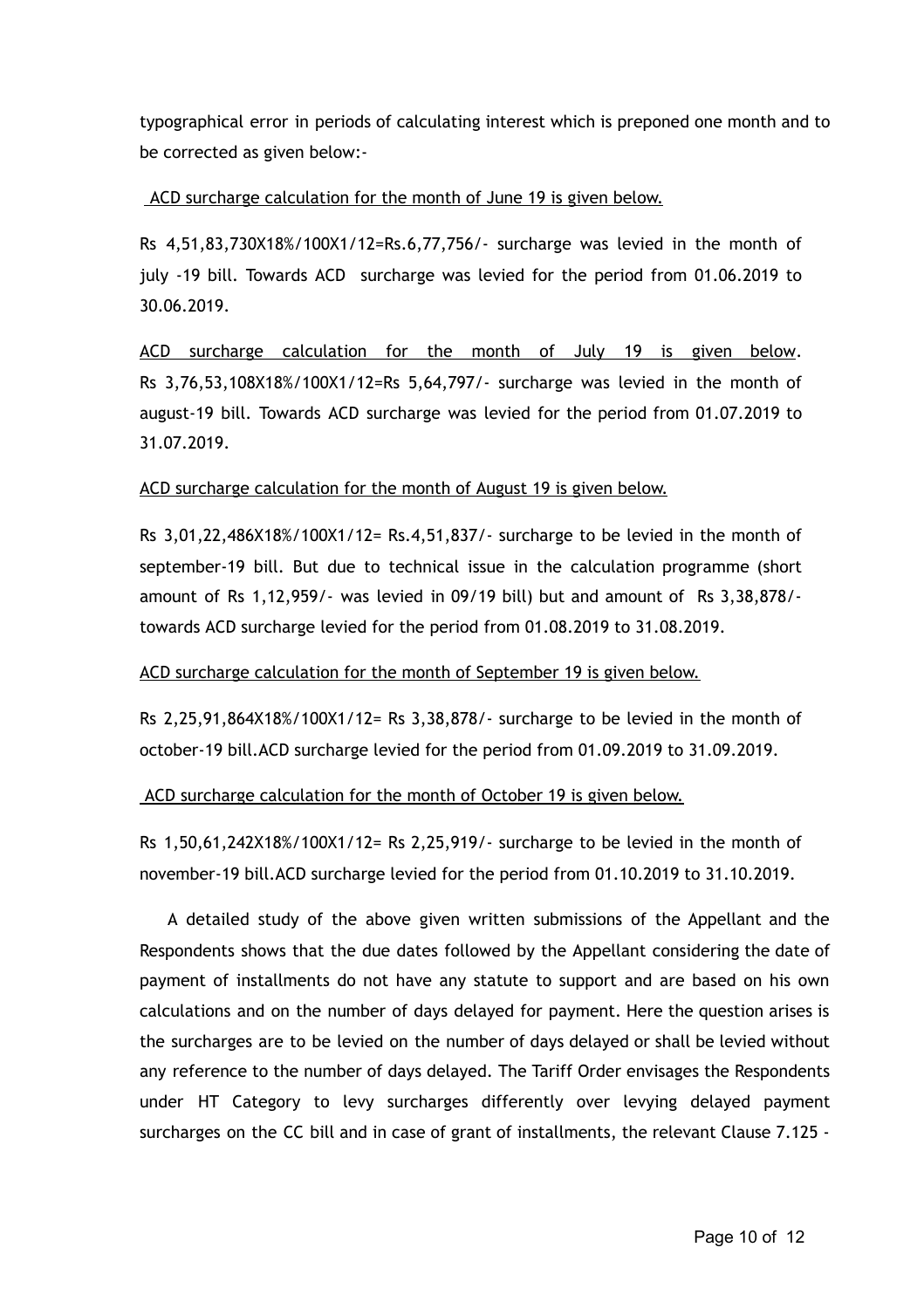Additional charges for belated payment of charges - Tariff Order FY-2018-19 is reproduced hereunder

*The Licensees shall charge the Delayed Payment Surcharge (DPS) per month on the bill amount at the rate of 5 paise/ Rs. 100/ day or Rs. 550 whichever is higher. In case of grant of installments, the Licensee shall levy interest at the rate of 18% per annum on the outstanding amounts, compounded annually and the two charges shall not be levied at the same time.*

As per the above clause the delayed payment surcharges are based on number of days delayed @ 5 ps/ Rs 100/-/ day, such is not in case of grant of installments, which is more specifically prescribed in Clause 6(3)(b) of Regulation 6 of 2004 also, that if there is delay in payment of ACD, the consumer shall pay surcharge thereon at 18% Per Annum. In the absence of the specific remarks over charging the surcharges towards installments on number of days delayed, the surcharges shall be levied on the balance ACD amount @ 18% P.A. which fell due as on the date of generation of the monthly bill. The due dates scheduled in the order of CGM/Commercial is for disconnection of the service in case of default in payment of ACD amounts as per the schedule and not for levying surcharges.

7. There was a mistake over levy of period of ACD surcharges this can be ascertained from the Table-4 above, the ACD surcharge of Rs 6,77,756/-against the ACD due amount of Rs 4,51,83,730/ was levied in the month of July which is for the period 20.06.2019 to 20.07.2019, actually the said ACD surcharge is liable to be shown in the June month bill, as per the CGM/Commercial order of installments, the first installment is to be paid immediately as on 01.06.2019 and the payment was received on 29.06.2019, which shows that as on the date of generation of June month bill i.e. 26.06.2019 the total ACD amount was un paid and became due subsequently ACD surcharge amounts would have to be raised on the balance ACD amount @ 18% P.A. taking due as on the date of generation of the monthly bills. There was a mistake in calculation of surcharges towards balance ACD amount of Rs 3,01,22,486/- which was shown as Rs 3,38,878/ instead of Rs 4,51,837/- in the August billing month (Rs 3,01,22,486X18%/100X1/12= Rs.4,51,837/-) resulting in shortfall of ACD surcharge of Rs 1,12,959/-, the mistake was admitted by the Respondents vide Lr.No. 262 dt.09.06.2020. The same amount of Rs 1,12,959/- claimed during the month of December bill is actually shortfall amount of ACD surcharge of the August billing month i.e. Rs 4,51,837/- (ACD Surcharge to be levied) minus Rs 3,38,878/- (ACD Surcharge levied) and not the ACD surcharge amount for the period from 01.11.2019 to 30.11.2019 as claimed by the Respondents. On the whole the